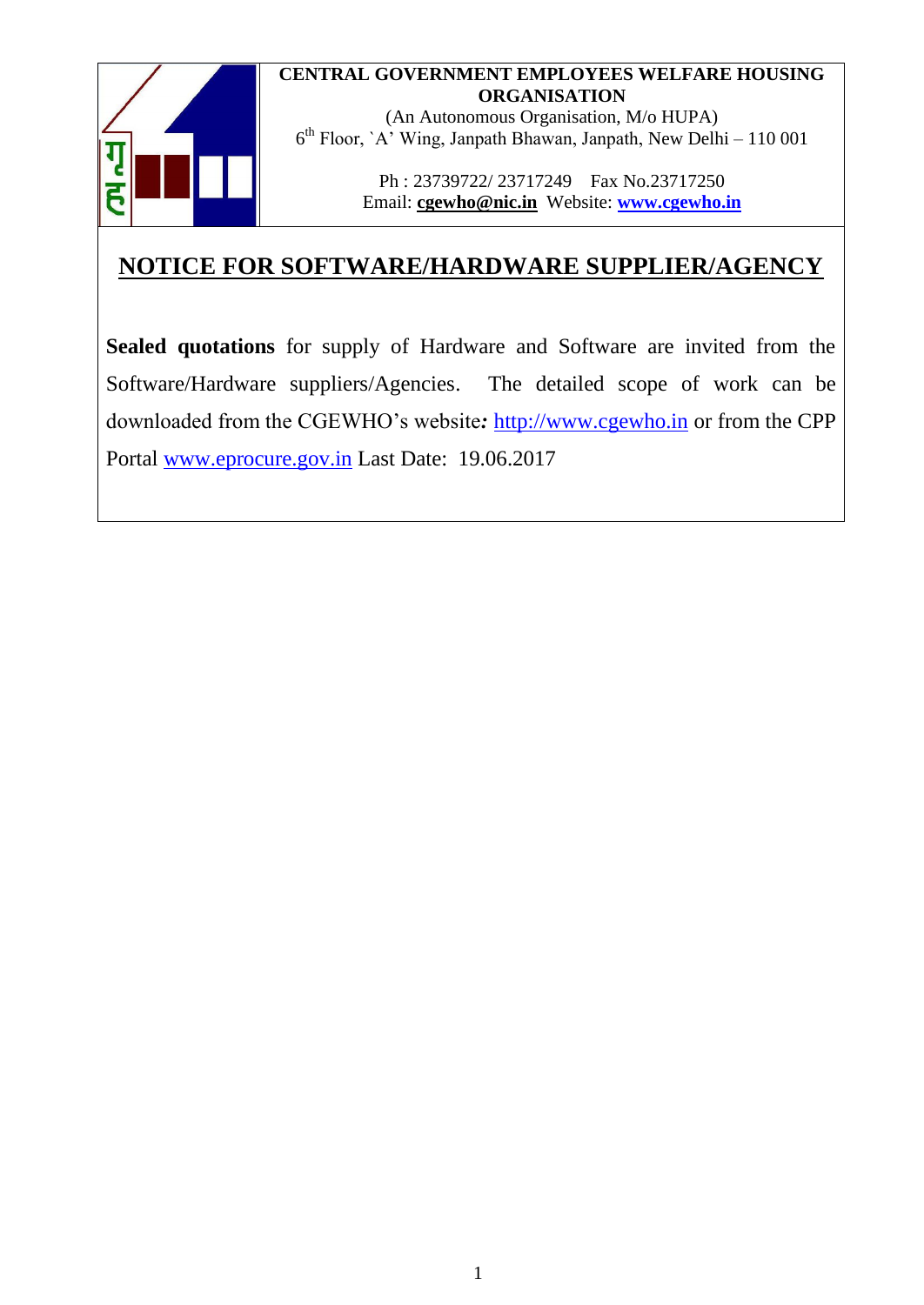### **CENTRAL GOVERNMENT EMPLOYEES WELFARE HOUSING ORGANISATION**

#### TERMS & CONDITIONS FOR SUPPLY OF SOFTWARE/HARDWARE

Central Government Employees Welfare Housing Organisation (CGEWHO), an Autonomous Organisation, under Ministry of Housing & Urban Poverty Alleviation, Govt. of India invites "Quotation" from the well-established, experience and reputed Vendor/Agencies hereinafter referred as firm(s)/Individual(s).

1. The Quotation shall be submitted as per the Proforma given in Annexure-I.

2. Interested Establishments/Firms/Individuals/ Group of persons can download Tender document containing detailed information and terms & conditions from CGEWHO website [www.cgewho.in](http://www.cgewho.in/)

3. Software /Hardware Supplier/Vendor/Agency operating from Delhi-NCR are invited to submit their quotation for following items

| <b>Sr No</b>   | <b>Items</b>                                                                                                                                                                                                                                                                                                                                                                                       | <b>Qty/License</b>              |
|----------------|----------------------------------------------------------------------------------------------------------------------------------------------------------------------------------------------------------------------------------------------------------------------------------------------------------------------------------------------------------------------------------------------------|---------------------------------|
| 1              | Window 10 Pro, 32 bit-operating system and installation                                                                                                                                                                                                                                                                                                                                            | 30                              |
| $\overline{2}$ | <b>Crystal Report Standard</b>                                                                                                                                                                                                                                                                                                                                                                     |                                 |
| $\overline{3}$ | Upgradation of Computer RAM to 4GB- Addition 2GB RAM<br>of DDR2/DDR3 shall be installed on computer for<br>upgradation to 4GB                                                                                                                                                                                                                                                                      | 30                              |
| $\overline{4}$ | Patch cord 1.5 mtr Dlink                                                                                                                                                                                                                                                                                                                                                                           | 45                              |
| 5              | Additional LAN card for computer system                                                                                                                                                                                                                                                                                                                                                            | 1                               |
| 6              | Seagate Backup Plus Slim 2TB portable external HDD                                                                                                                                                                                                                                                                                                                                                 |                                 |
| $\overline{7}$ | Charges for:<br>DATA transfer from respective old operating system (30 no.)<br>to respective new operating system $(30 \text{ no.})$ and repair of I/O<br>Box/Networking cable(45 no.) and installation of Window10<br>$Pro(30 no.)$ , Re-installation of all existing software like<br>Antivirus, Printer/ Scanner, MS office, Tally, Hindi,<br>LAN/WAN, User a/c policy etc on all 30 computers. | On the above-<br>mentioned item |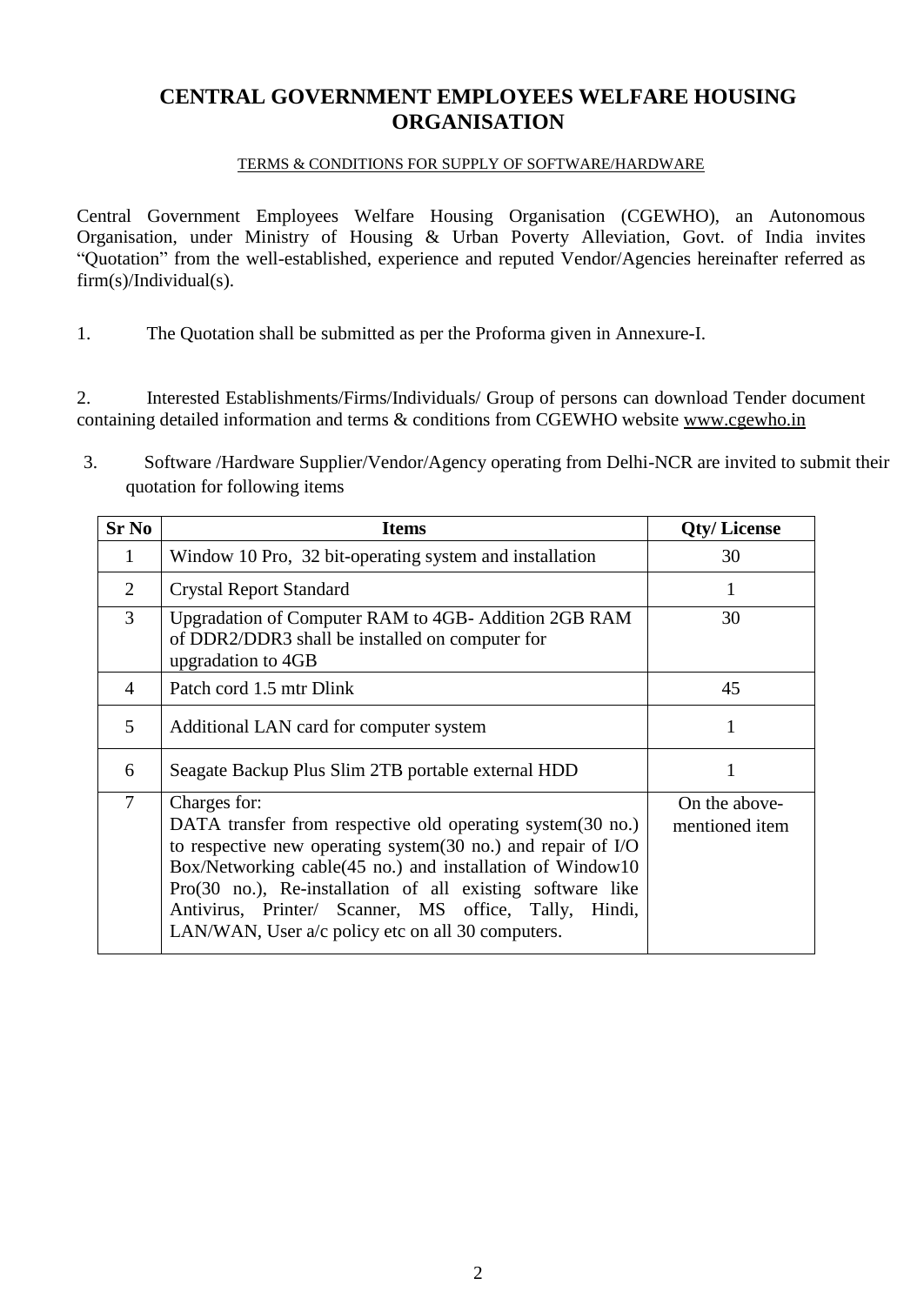4. The Quotation Tender in sealed cover super-scribed **"Quotation for Software/Hardware Suppliers"** in an envelope should be submitted by Speed Post/Registered Post / in person, addressed to the Chief Executive Officer, CGEWHO, at the address given below duly stamped and signed in each page:

CENTRAL GOVERNMENT EMPLOYEES WELFARE HOUSING ORGANISATION  $6^{TH}$  FLOOR, WING- `A', JANPATH BHAWAN, JANPATH, NEW DELHI – 110 001

PHONE : 011-23717249, 23355408, 23739722, FAX: 23717250 Email : [cgewho@nic.in](mailto:cgewho@nic.in) Website : [www.cgewho.in](http://www.cgewho.in/)

### 5. **The schedule of Tenders is as under** :-

| Last Date and Time for receipt of<br>Pre-Qualification Tenders | $\ddot{\phantom{a}}$ | 19.06.2017(11:00 hrs)                                                                                                                     |
|----------------------------------------------------------------|----------------------|-------------------------------------------------------------------------------------------------------------------------------------------|
| <b>Opening of Tenders</b>                                      |                      | Same Day                                                                                                                                  |
| <b>Empanelment of Vendors/Agencies</b>                         | $\ddot{\phantom{a}}$ | Short-listing empanelment of tenders will be done within<br>three weeks time and will be displayed on the CGEWHO<br>website www.cgewho.in |

6. Tenders received after the stipulated date & time and incomplete quotations, will be rejected. The empanelment submission will be opened on the date and time mentioned above, by the Chief Executive Officer or the Officer nominated by him/her at Head office of CGEWHO, for which, no separate notification/ invitation will be given.

7. The organization may conduct a spot enquiry, visit premises or ask to furnish more details/documents to verify professional skills, soundness, capability and viability of the firm.

8. That No Sub-Contractor or Third Party Vendor shall be allowed.

9. That Preference will be given to the firms/individuals who have experience and operating from Delhi/NCR.

10. The CGEWHO reserves the right to accept or reject any empanelment tender in full or in part in case of incomplete quotations and also without assigning any reason thereof. In case of any dispute, decision of the CEO, CGEWHO will be final and binding on both the parties.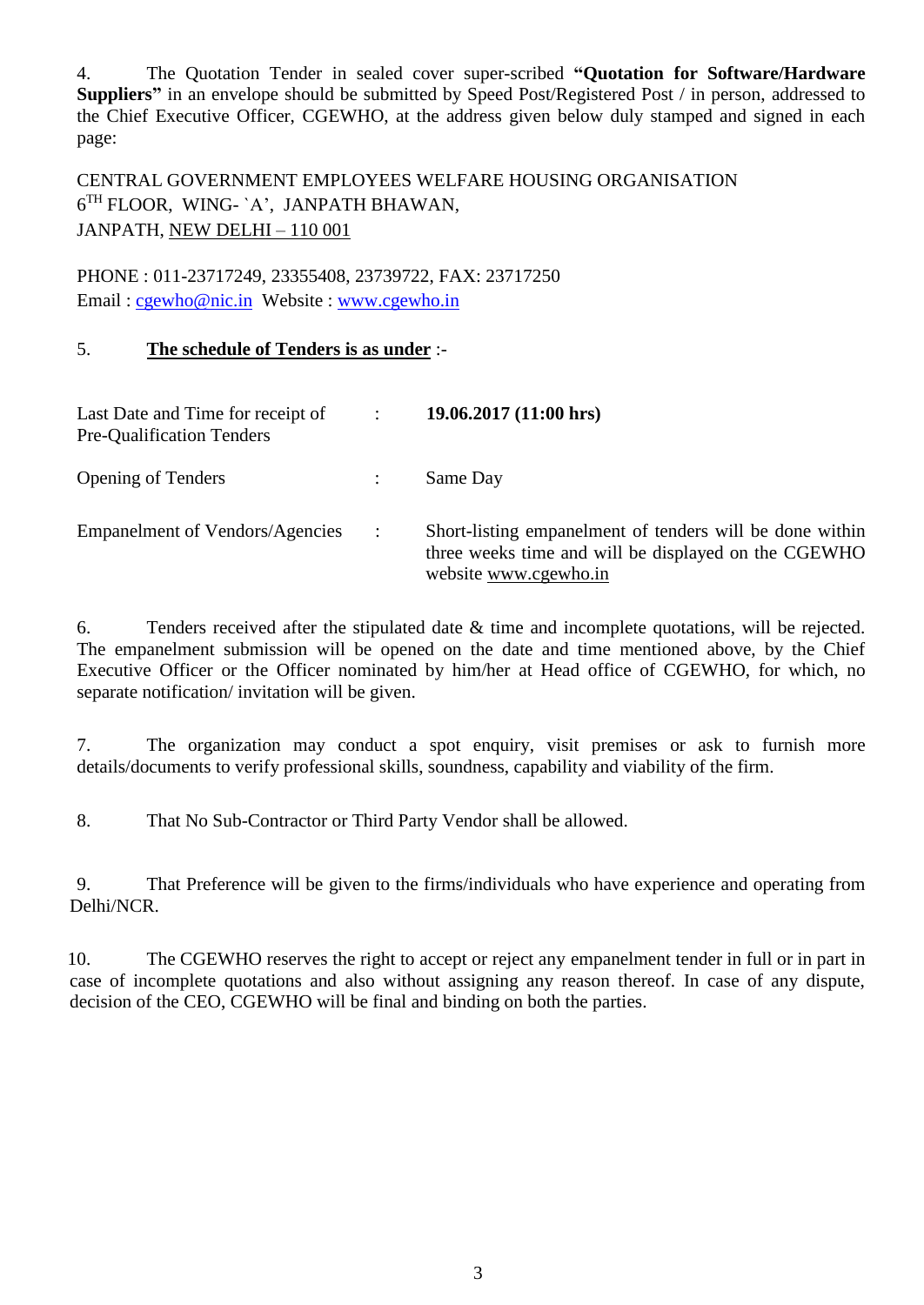11. The intent to empanelment bids will be evaluated on the basis of the technical soundness. Only short-listed pre-qualified vendors/agencies will be invited to submit FINANCIAL bids from time to time.

| <b>SIGNATURE OF THE TENDERER</b>           |  |
|--------------------------------------------|--|
| <b>NAME IN BLOCK LETTERS</b>               |  |
| <b>FULL ADDRESS WITH TELEPHONE NUMBERS</b> |  |

## **OFFICIAL STAMP**